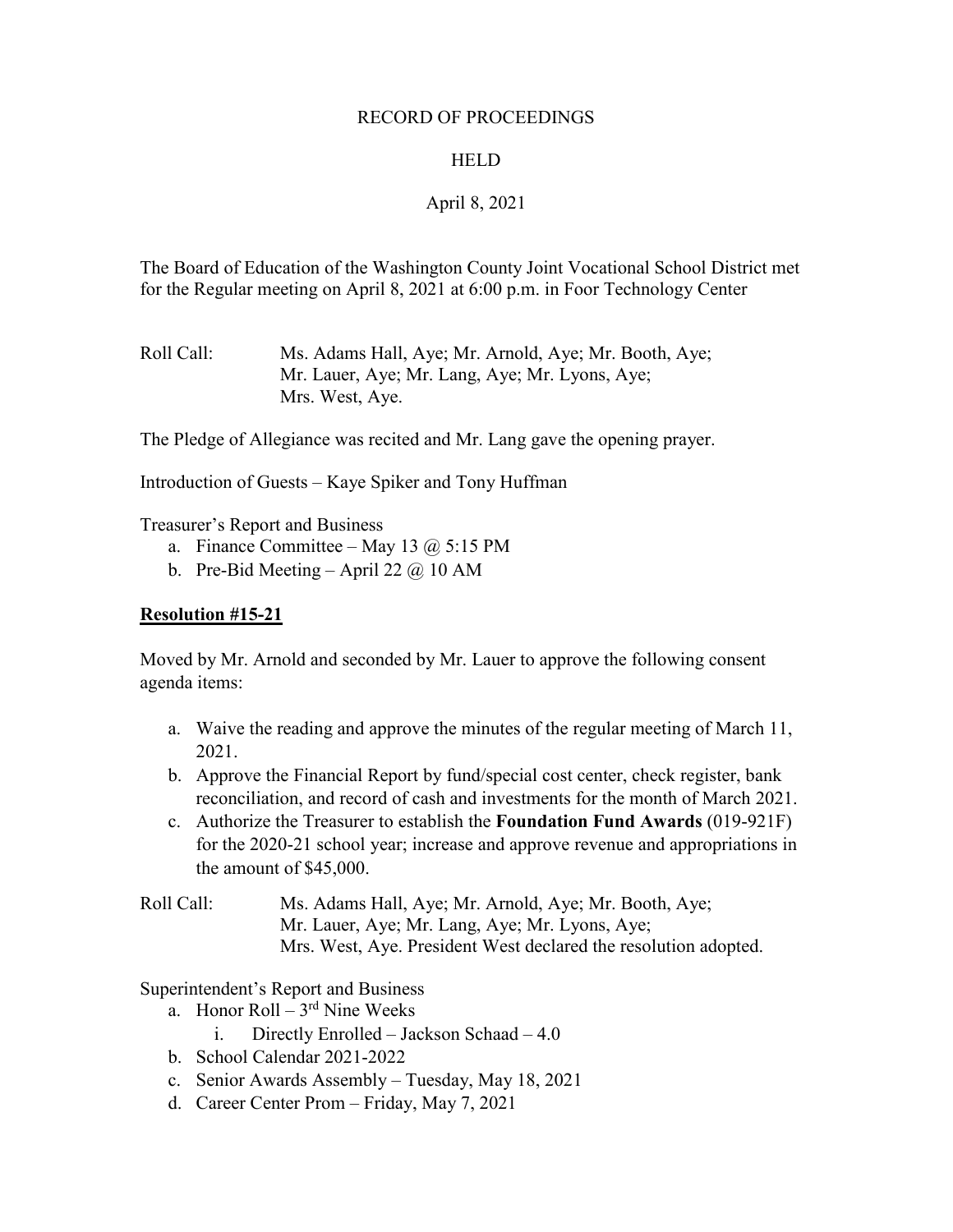Page 6262 Minutes – Washington County JVS District April 8, 2021

- e. Board Policies
- f. Student Wellness and Success Funding
- g. New Robotics/Automation Program for 2021-2022 School Year

## **Resolution #16-21**

Moved by Mr. Arnold and seconded by Mr. Booth to approve the following consent agenda items:

- a. Accept the following donation:
	- 1. R.E. Michel Company, Doug Meeks, 1170 46<sup>th</sup> Street #3, Vienna, WV 26105 for the donation of HVAC Equipment worth \$5,200 for the HVAC program.
	- 2. Amber Schultz, 150 Camelot Road Lot 20, Belpre, OH 45714 for the donation of Chevy S Truck for the Auto Mechanics program.
- b. Employee the following part-time Adult Technical Training instructor for the year ending June 30, 2021:

| <b>Name</b>          | Area                        | Rate/Hr. | <b>Effective</b>  |
|----------------------|-----------------------------|----------|-------------------|
| Ashley Hardesty      | Medical Assistant   \$21.60 |          | February 14, 2021 |
| <b>Shayne Garner</b> | TIC                         | \$46.00  | April 12, 2021    |

- c. Authorize Superintendent to notify Staff regarding possible reductions.
- d. Approve Guarantee Trust Life Insurance Company for Student Accident Insurance for 2021-2022.
- e. Recognize Teacher & Staff Appreciation Week May 3–7, 2021.
- f. Authorize Ohio Valley Educational Service Center in collaboration with Washington County Career Center to use a portion of the Student Wellness and Success Funding (HB110) for FY 2022 and FY2023.
- g. Approve textbook for Patient Health Care "The Complete Textbook of Phlebotomy" Fifth Edition – (ISBN 9781337284240).
- Roll Call: Ms. Adams Hall, Aye; Mr. Arnold, Aye; Mr. Booth, Aye; Mr. Lauer, Aye; Mr. Lang, Aye; Mr. Lyons, Aye; Mrs. West, Aye. President West declared the resolution adopted.

### **Resolution #17-21 – Approve Board Policies**

Moved by Mr. Lyons and seconded by Mr. Lauer to approve the following resolution:

BE IT RESOLVED, the board approved the following policy changes (new, revised) as set forth below: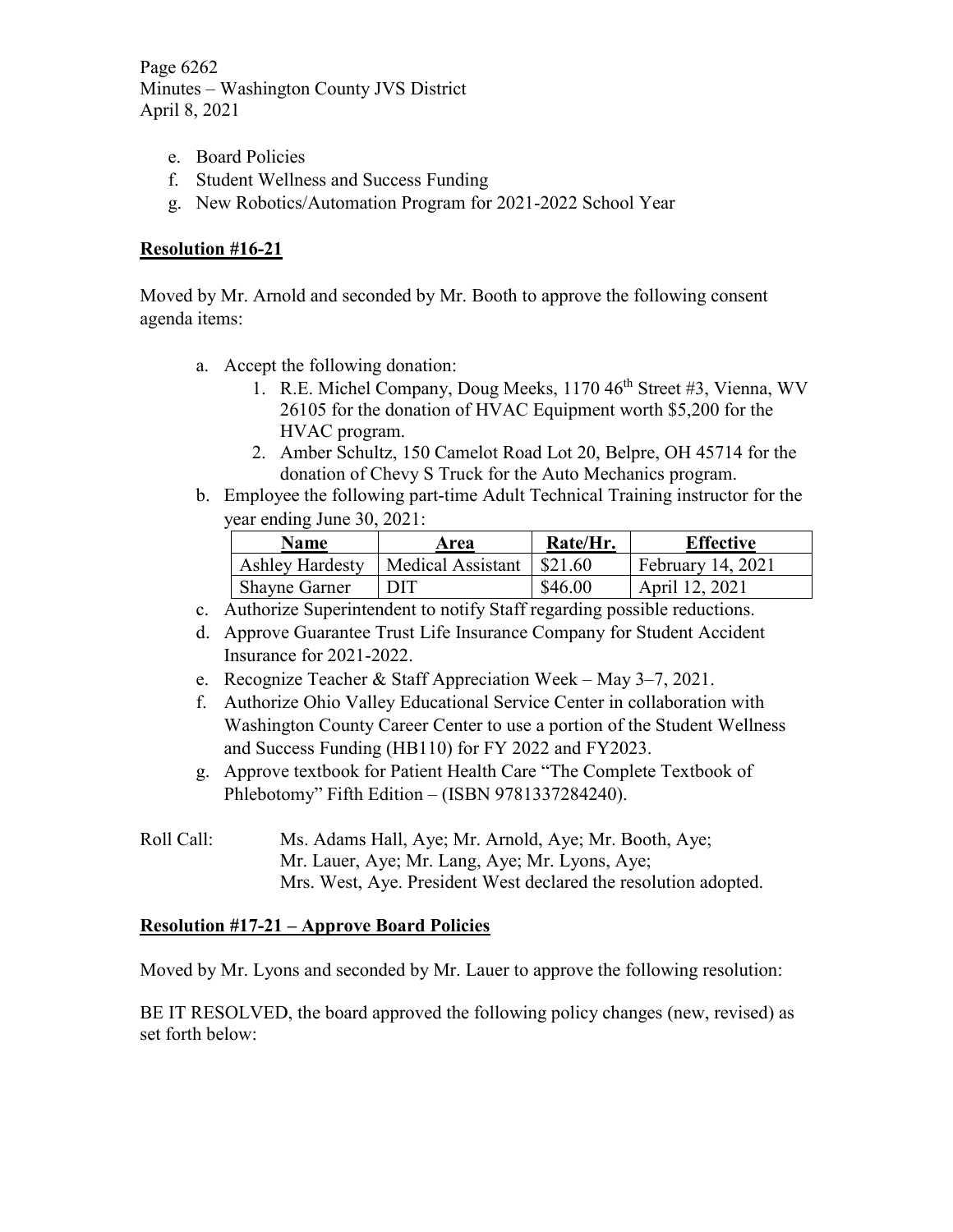Page 6263 Minutes – Washington County JVS District April 8, 2021

| <b>Policy</b><br><b>Number</b> | <b>Policy Name</b>                                 | Change  |
|--------------------------------|----------------------------------------------------|---------|
| 1422                           | Nondiscrimination and Equal Employment             | Revised |
|                                | Opportunity                                        |         |
| 1623                           | Section 504/ADA Prohibition Against Disability     | Revised |
|                                | Discrimination in Employment                       |         |
| 1662                           | Anti-Harassment                                    | Revised |
| 2240                           | <b>Controversial Issues</b>                        | Revised |
| 2260                           | Nondiscrimination and Access to Equal              | Revised |
|                                | <b>Educational Opportunity</b>                     |         |
| 2260.01                        | Section 504/ADA Prohibition Against                | Revised |
|                                | Discrimination Based on Disability                 |         |
| 2266                           | Nondiscrimination on the Basis of Sex in Education | Revised |
|                                | Programs or Activities                             |         |
| 3122                           | Nondiscrimination and Equal Employment             | Revised |
|                                | Opportunity                                        |         |
| 3123                           | Section 504/ADA Prohibition Against Disability     | Revised |
|                                | Discrimination in Employment                       |         |
| 3362                           | Anti-Harassment                                    | Revised |
| 4122                           | Nondiscrimination and Equal Employment             | Revised |
|                                | Opportunity                                        |         |
| 4123                           | Section 504/ADA Prohibition Against Disability     | Revised |
|                                | Discrimination in Employment                       |         |
| 4362                           | Anti-Harassment                                    | Revised |
| 5517                           | Anti-Harassment                                    | Revised |
| 6144                           | Investments                                        | Revised |
| 6220                           | <b>Budget Preparation</b>                          | Revised |
| 6600                           | Deposit of Public Funds: Cash Collection Points    | Revised |
| 7440.01                        | Video Surveillance and Electronic Monitoring       | Revised |
| 7450                           | Property Inventory                                 | Revised |
| 7455                           | <b>Accounting System for Capital Assets</b>        | Revised |
| 8450.01                        | Protective Facial coverings During                 | Revised |
|                                | Pandemic/Epidemic Events                           |         |
| 8500                           | Food Services                                      | Revised |
| 8510                           | Wellness                                           | Revised |

## Roll Call: Ms. Adams Hall, Aye; Mr. Arnold, Aye; Mr. Booth, Aye; Mr. Lauer, Aye; Mr. Lang, Aye; Mr. Lyons, Aye; Mrs. West, Aye. President West declared the resolution adopted.

# **Resolution #18-21 – School Calendar for 2021-2022 School Year**

Moved by Mr. Booth and seconded by Mr. Arnold to approve the School Calendar for Teachers and Students for the 2021-2022 School Year.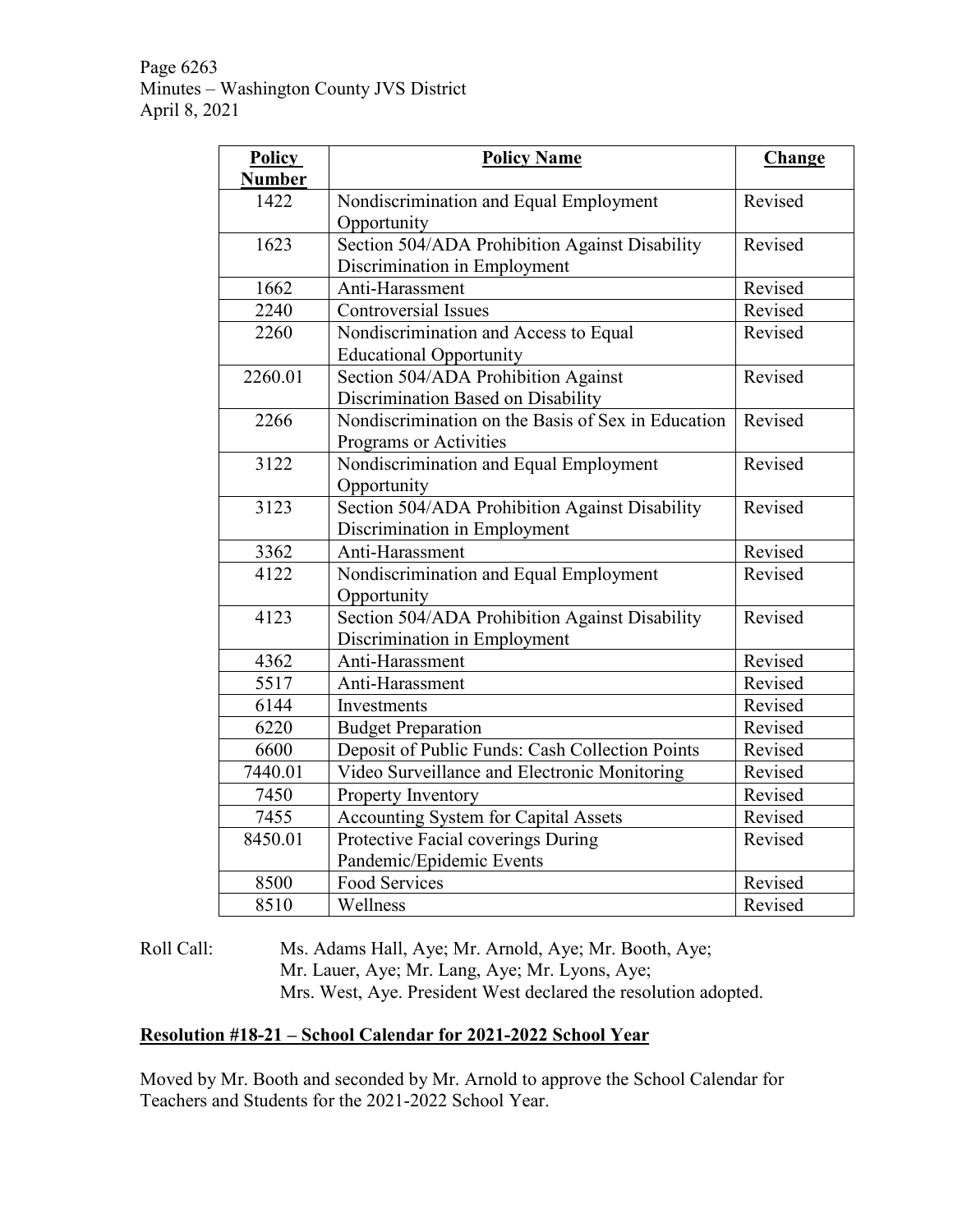Page 6264 Minutes – Washington County JVS District April 8, 2021



#### **WASHINGTON COUNTY CAREER CENTER** 2021-2022 SCHOOL CALENDAR



| JUL Y |                 |   |             |    |     |  |  |  |  |
|-------|-----------------|---|-------------|----|-----|--|--|--|--|
|       |                 | s |             |    |     |  |  |  |  |
|       |                 |   |             |    |     |  |  |  |  |
|       |                 |   |             |    |     |  |  |  |  |
|       |                 |   |             |    | 461 |  |  |  |  |
|       | $\overline{19}$ |   | $20$ 21     | 22 | 23  |  |  |  |  |
|       |                 |   | 26 27 28 29 |    |     |  |  |  |  |

| WGUST |    |    |    |    |                 |    |  |  |  |  |
|-------|----|----|----|----|-----------------|----|--|--|--|--|
|       |    |    |    |    |                 | s  |  |  |  |  |
|       | 2  |    |    | 5  | 6               |    |  |  |  |  |
|       | 9  |    |    | 12 | 13              |    |  |  |  |  |
|       | 16 | 17 | 18 | 19 | 20              |    |  |  |  |  |
| 22    |    |    |    | 26 | $\overline{27}$ | 28 |  |  |  |  |
|       |    |    |    |    |                 |    |  |  |  |  |

**NOVEMBER** 

 $S$  M T W T F S

|    | <b>SEPTEMBER</b> |       |    |  |    |    |  |  |  |  |
|----|------------------|-------|----|--|----|----|--|--|--|--|
|    |                  |       |    |  |    |    |  |  |  |  |
|    |                  |       |    |  |    |    |  |  |  |  |
|    |                  |       | 8  |  |    |    |  |  |  |  |
| 12 |                  | 13 14 | 15 |  |    |    |  |  |  |  |
| 19 |                  | 20 21 | 22 |  | 24 | 25 |  |  |  |  |
|    | 26 27 28 29      |       |    |  |    |    |  |  |  |  |

**DECEMBER** 

1  $\mathbf{2}$  $3 \mid 4$ 

 $\overline{\mathbf{8}}$ 

12 13 14 15 16 17 18 19 20 21 22 23 24<br>26 27 28 29 30 31

**MARCH**  $M$  T  $W$  T F

> $\overline{2}$  $\overline{3}$

13 14 15 16 17 18 19 20 21 22 23 24 25 26 27 28 29 30 31

 $9|10|$ 

 $1$ 

 $\mathbf{8}$ 

ls

ls

 $4$ 

 $\overline{5}$ 

 $12$ 

 $9 10 11$ 

24 25

MTWT

 $6|7$  $5<sub>5</sub>$ 

s

 $\overline{\mathbf{s}}$ 

6 7

| <b>OCTOBER</b> |    |    |    |    |    |    |  |  |  |  |
|----------------|----|----|----|----|----|----|--|--|--|--|
|                |    |    | s  |    |    |    |  |  |  |  |
|                |    |    |    |    |    | 2  |  |  |  |  |
|                |    | 6  | 6  |    | 8  | g  |  |  |  |  |
|                |    | 12 | 13 |    |    |    |  |  |  |  |
|                | 18 | 19 | 20 | 21 | 22 | 23 |  |  |  |  |
| 24             | 25 | 26 | 27 | 28 | 29 |    |  |  |  |  |
|                |    |    |    |    |    |    |  |  |  |  |

| <b>JANUARY</b> |  |    |    |    |    |    |  |  |  |
|----------------|--|----|----|----|----|----|--|--|--|
|                |  |    |    | s  |    |    |  |  |  |
|                |  |    |    |    |    |    |  |  |  |
| $\mathbf{2}$   |  |    |    |    |    |    |  |  |  |
| 9              |  |    | 19 |    |    |    |  |  |  |
|                |  |    |    |    |    |    |  |  |  |
| 23             |  | 25 | 26 | 27 | 28 | 29 |  |  |  |
|                |  |    |    |    |    |    |  |  |  |

|    | APRIL |    |    |    |    |    |  |  |  |  |
|----|-------|----|----|----|----|----|--|--|--|--|
|    | s     |    |    |    |    |    |  |  |  |  |
|    |       |    |    |    |    |    |  |  |  |  |
| 3  |       | 61 | 6  |    | 8  | м  |  |  |  |  |
|    |       | 12 |    |    |    |    |  |  |  |  |
|    |       | 9  | 20 |    |    | 23 |  |  |  |  |
| 24 | 25    | 26 | 27 | 28 | 29 |    |  |  |  |  |

|    |          |    |    |    |    | 12 |    |  |  |  |  |
|----|----------|----|----|----|----|----|----|--|--|--|--|
|    |          |    | 16 | 17 | 18 | 19 | 20 |  |  |  |  |
| 21 |          | 22 | 23 | 24 | 25 | 26 | 27 |  |  |  |  |
| 28 |          |    |    |    |    |    |    |  |  |  |  |
|    |          |    |    |    |    |    |    |  |  |  |  |
|    |          |    |    |    |    |    |    |  |  |  |  |
|    | FFRRUARY |    |    |    |    |    |    |  |  |  |  |

|  |    |    |    |    | 5  |
|--|----|----|----|----|----|
|  |    |    |    |    |    |
|  |    | 9  |    |    |    |
|  |    | 16 |    |    | 19 |
|  | 22 | 23 | 24 | 25 | 26 |
|  |    |    |    |    |    |

|    | MAY |  |    |    |    |   |  |  |  |
|----|-----|--|----|----|----|---|--|--|--|
|    |     |  |    |    |    | s |  |  |  |
|    |     |  |    | h  |    |   |  |  |  |
|    | 9   |  |    | 12 | 13 |   |  |  |  |
|    | 16  |  | 18 | 9  | 20 |   |  |  |  |
| 22 |     |  | 25 |    |    |   |  |  |  |
|    |     |  |    |    |    |   |  |  |  |

| JUNE |    |    |    |    |    |    |  |  |  |  |
|------|----|----|----|----|----|----|--|--|--|--|
|      |    |    |    |    |    |    |  |  |  |  |
|      |    |    |    |    |    |    |  |  |  |  |
|      |    |    |    |    |    |    |  |  |  |  |
| 12   |    |    |    |    |    | 8  |  |  |  |  |
|      | 20 |    | 22 | 23 | 24 | 25 |  |  |  |  |
|      | 27 | 28 | 29 |    |    |    |  |  |  |  |

| Aug 23 & 24    | <b>Teacher In-Service</b>                    | Feb 21             |                          | Presidents' Day (SC)               |
|----------------|----------------------------------------------|--------------------|--------------------------|------------------------------------|
| Aug 25         | <b>First Day of School</b>                   | March 11           |                          | 3rd Gr Per Ends (47.5 days)        |
| Sept 6         | Labor Day (SC)                               | <b>April 13-18</b> |                          | <b>Spring Break (SC)</b>           |
| Sept 17        | <b>Progress Reports Due</b>                  | April 22           |                          | <b>Progress Reports Due</b>        |
| Sept 23        | P/T Conf (4-7 pm) (S Open)                   | April 28           |                          | P/T Conf/Soph Sch (4-7pm) (S Open) |
| <b>Oct 14</b>  | Open House (4-7 pm) (S Open)                 | <b>May 24</b>      |                          | <b>Senior Awards Ceremony</b>      |
| Oct 15         | 1st Gr Per Ends (38 days)                    | <b>May 26</b>      |                          | 4th Gr Per Ends (50.5 days)        |
| Nov 11         | <b>Veterans Day (SC)</b>                     |                    |                          | & Last School Day                  |
| <b>Nov 24</b>  | <b>Progress Reports Due</b>                  | May 27             |                          | <b>Teacher In-Service</b>          |
| Nov 25-29      | <b>Thanksgiving Break (SC)</b>               | <b>May 30</b>      | <b>Memorial Day (SC)</b> |                                    |
| <b>Dec 22</b>  | 2nd Gr Per Ends (44 days)                    |                    |                          |                                    |
| Dec 23 - Jan 3 | <b>Christmas Break (SC)</b>                  |                    | red                      | Holiday                            |
| Jan 3          | <b>Teacher In-Service</b>                    |                    | blue                     | <b>In-Service</b>                  |
| <b>Jan 17</b>  | M.L. King Day (SC)                           |                    | green                    | P/T Conferences/Soph Night/50th    |
| Jan 28         | <b>Progress Reports Due</b>                  |                    | orange                   | End of 9 weeks                     |
| Feb 17         | P/T Conf/Soph Parent Night (4-7 pm) (S Open) |                    | purple                   | <b>Progress Reports Due</b>        |

180 Days in Session (incl. P/T Confs., Open House and Soph Night) + 4 Days Teacher In-Service = 184 total days. If required, make-up days would be: April 13 & 14 and all other days to be added at the end of the school year.

Roll Call: Ms. Adams Hall, Aye; Mr. Arnold, Aye; Mr. Booth, Aye; Mr. Lauer, Aye; Mr. Lang, Aye; Mr. Lyons, Aye; Mrs. West, Aye. President West declared the resolution adopted.